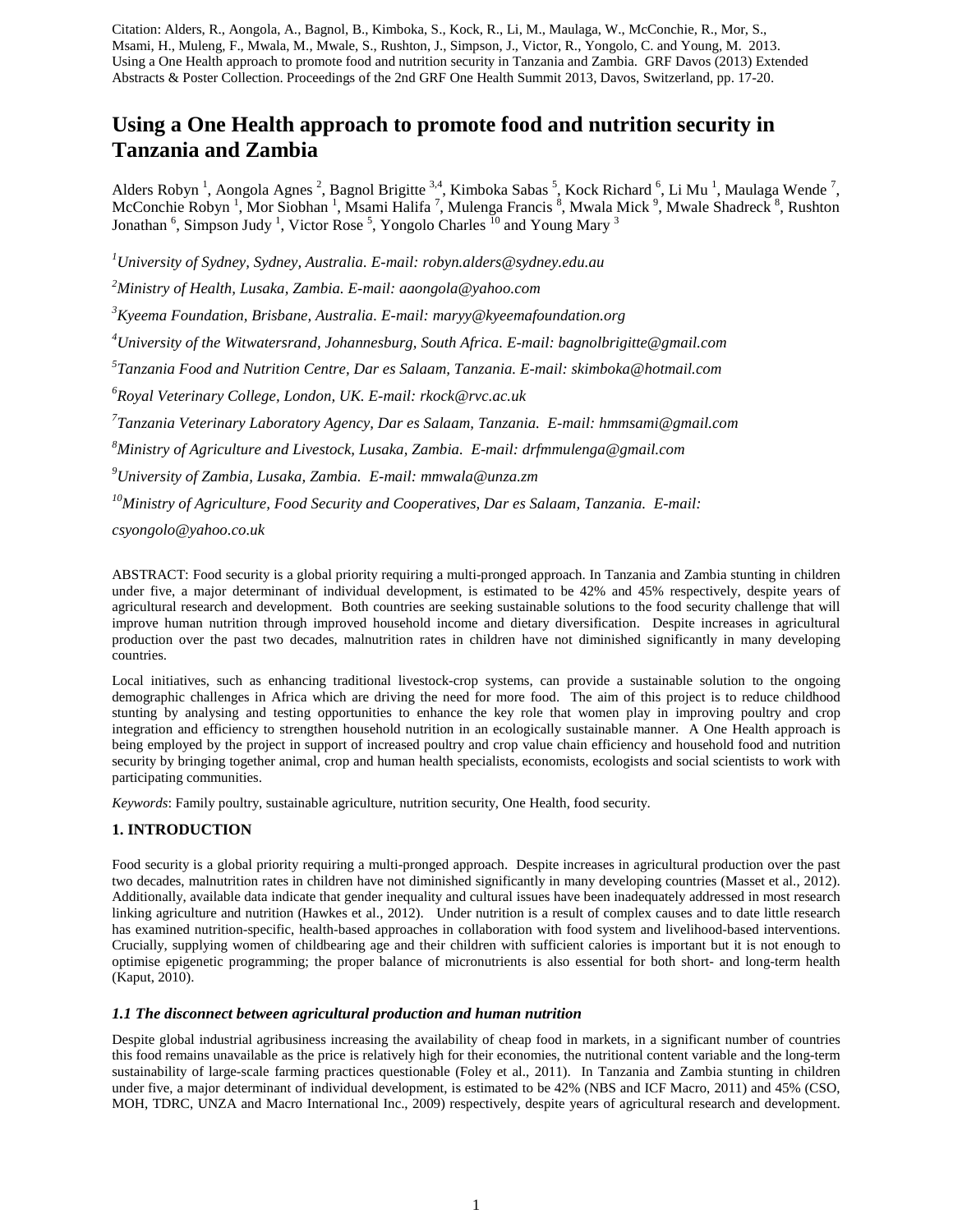Human health-related multilateral agencies have been supporting micronutrient fortification and supplementation through Ministries of Health while agriculture-related multilateral agencies have been supporting increased agricultural production. The long term sustainability of these interventions is being questioned, because many of the rural poor are not able to access fortified foods and increased agricultural production has tended to emphasise energy-rich and nutrient-poor staples such as hybrid maize (Idikut et al., 2009). Both Tanzania and Zambia are seeking sustainable solutions to the food security challenge that will improve human nutrition through improved household income and dietary diversification. Local initiatives, such as enhancing traditional livestock-crop systems can provide a sustainable solution to the ongoing demographic challenges in Africa which are driving the need for more food. For these initiatives to succeed the authors believe that understanding the social, cultural and economic context of the food system is critical in gaining equitable access to food for the vulnerable.

# **2. ONE HEALTH RESEARCH IN SUPPORT OF FOOD AND NUTRITION SECURITY**

Our project "Strengthening food and nutrition security through family poultry and crop integration in Tanzania and Zambia" was designed in response to the situation described above. It is a five-year project funded by the Australian International Food Security Centre and implemented by the University of Sydney (veterinary science, public health and agriculture and environment) in collaboration with the Tanzanian Veterinary Laboratory Agency, the Tanzanian Ministry of Agriculture, Food Security and Cooperatives, the Tanzania Food and Nutrition Centre, the Sokoine University of Agriculture (animal and crop health and production), Muhimbili University of Health and Allied Sciences (public health), the University of Dar es Salaam (social sciences), the Tanzanian Commission for Science and Technology, the Zambian Ministry of Agriculture and Livestock, the Zambian Ministry of Health, the National Food and Nutrition Commission of Zambia*,* the Tropical Diseases Research Centre*,* the University of Zambia (animal and crop health and production, public health and social sciences), the Kyeema Foundation and the Royal Veterinary College, London.

Research indicates that resources under the control of women are more likely to be used to support the education and nutrition of children (Quisumbing et al., 1995). Thus, it is hypothesised that improving women's production of family poultry and crops will have a beneficial impact on children's overall nutritional status and health.

## *2.1 Research aim*

The aim of our project is to reduce childhood stunting by analysing and testing opportunities to enhance the key role that women play in improving poultry and crop integration and efficiency to strengthen household nutrition in an ecologically sustainable manner.

## *2.2 Key elements and overarching methodologies*

Family poultry (which comprises extensive and small-scale, intensive poultry production) have a special place in food security as they are owned by between 70 and 99% of households and are frequently the only livestock under the control of women (Alders and Pym, 2009; Bagnol, 2009). They require low investment and can contribute significantly to both poverty alleviation and food security. Newcastle disease (ND) is considered one of the most important poultry disease worldwide (Samal, 2011) and a model for its sustainable control in family poultry using thermotolerant vaccine is now available. Improved family poultry production can increase nutritional outcomes directly by providing meat and eggs and indirectly by providing cash income to purchase food. Poultry meat and eggs provide high quality protein and micronutrients (e.g. zinc, vitamin A and iron), which provide wholesome nutrition and are important for child growth. These benefits are also of notable significance to vulnerable community members such as growing children, pregnant women and people living with HIV. Secondary crops such as sunflower, millet and sorghum are often under women's control and provide flexibility in the face of variable climate, a broader range of nutrients and a way of managing farmer risk.

A One Health approach is being employed by the project in support of increased poultry and crop value chain efficiency and household food and nutrition security by bringing together animal, crop and human health specialists, economists, ecologists and social scientists to work with participating communities. The project employs qualitative, quantitative and gender-sensitive research (including monitoring and evaluation) methodologies conducted on the basis of long-term relationships with communities, national government ministries, key private sector partners, research institutions and NGOs in line with the Theory of Change in international development. It also has a strong focus on developing effective transdisciplinary and transectoral collaboration in-country.

## *2.3 Project objectives and expected outcomes*

The project is working with participating communities to assess the existing family poultry-crop systems and poultry value chains in order to characterise, assess and identify opportunities for improvements that are feasible under local conditions. Sustainable models for poultry-crop integration are under development, focusing on the role of women, and evaluating their impact on food security. The impacts of both improved family poultry production and a crop systems intervention on childhood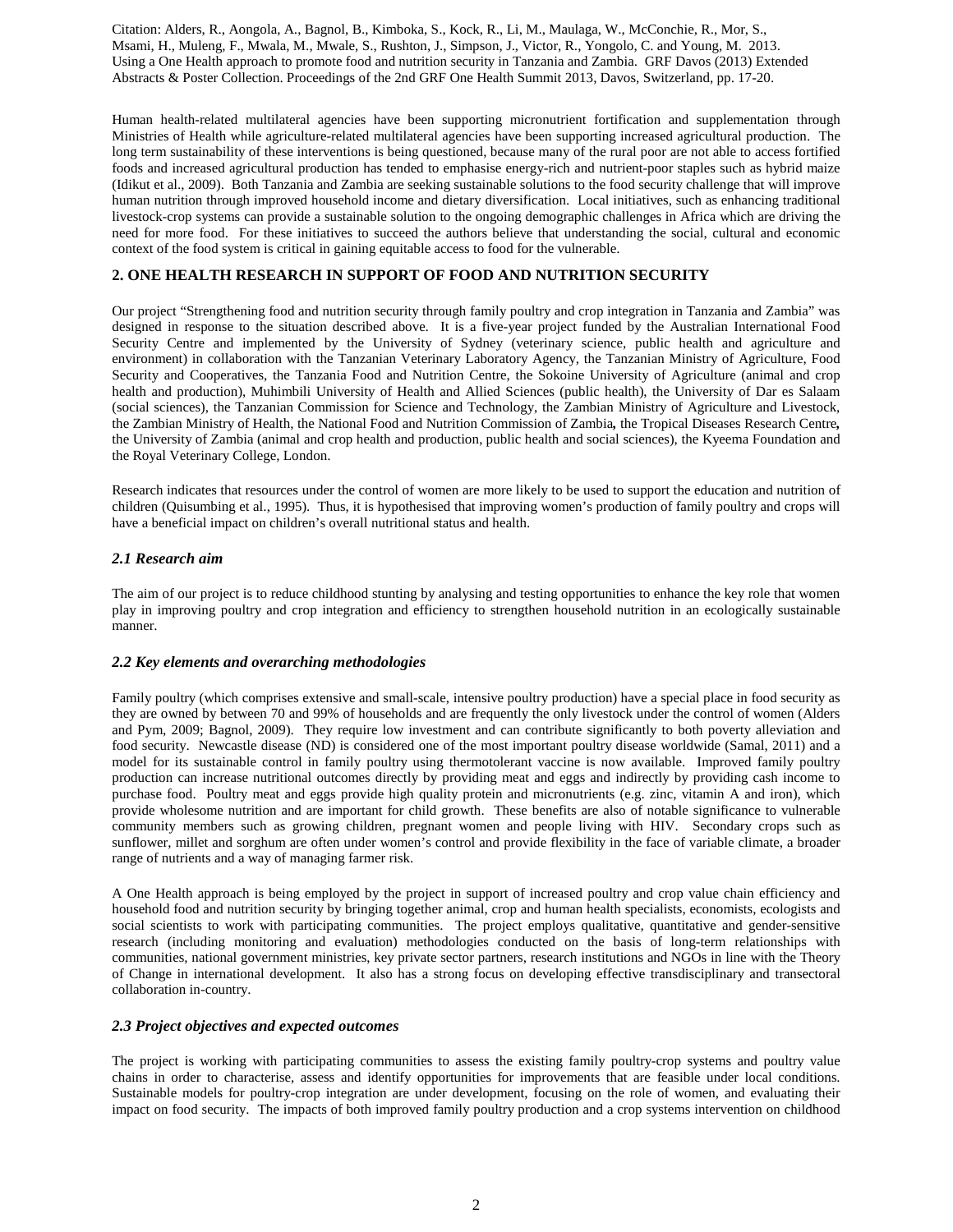stunting are being studied using a randomised trial design with delayed introduction of the crop intervention to enable the project to implement two different types of intervention and attribute outcomes. The use of a strong study design will enable us to provide sound evidence of the effect of each of these interventions.

Capacity strengthening and catalysing strategic long-term partnerships between key institutions and individuals associated with family poultry, food security, and sustainable agriculture are key components of the project. The capacity of core sectors to work as a multidisciplinary team to analyse the causes of and respond to food insecurity and stunting are being strengthened significantly at national and local levels. Skills in multidisciplinary collaboration and sustainable knowledge management are enhancing capacity in evidence-based policy development. The capacity of the next generation of transdisciplinary researchers is being built in Tanzania, Zambia and Australia.

## **3. ADDED VALUE TO THE ONE HEALTH APPROACH**

In the recent past, the One Health approach has focused on infectious diseases, especially emerging infectious disease (EID). The drivers of EIDs have been noted but limited attention has been given to chronic food insecurity which leads to risky practices that favour the emergence and spread of infectious disease (Alders et al., 2012). Practices of particular concern relate to the consumption and sale of contaminated livestock, meat and animals products.

However, the benefit of using a One Health approach to tackle food and nutrition security goes beyond a simple contribution to the prevention of EIDs. Human nutritionists and maternal and child specialists have generally worked in isolation from agricultural and livestock specialists, economists and others associated with food production and distribution. Likewise, agricultural researchers have tended to measure success in terms of gains in food production, without evaluating whether and how this translates into the desired goal of improved human nutrition security. Our project has facilitated and continues to facilitate the coming together of these two groups in both countries to focus on opportunities to improve nutritional security using locally available resources. Early outcomes of this collaboration include: increased attention on the impact of seasonal variations on food availability (both agricultural and wild) and the importance of noting during what period of the agro-ecological calendar human nutrition data is recorded; and introducing human nutrition and agricultural officers to each other at national, provincial and district levels.

# **4. CONCLUSIONS**

Our project is already making significant contributions to the social and biological understanding of options for improving childhood nutrition through improving and integrating family poultry and nutritious secondary crop production. The effective integration of these key elements will improve household food and nutrition security and also provide evidence for the benefits of adopting One Health and transdisciplinary approaches to solving complex field problems.

## **5. ACKNOWLEDGEMENTS**

This project (FSC/2012/023) is funded by the Australian International Food Security Centre, and the Governments of Tanzania and Zambia. It builds on work supported by the Australian Centre for International Agricultural Research and the Australian Agency for International Development and the Governments of Tanzania and Zambia.

## **6. REFERENCES**

- Alders, R.G., Bagnol, B., Farrell, P., Fornace, K., Gleeson, L., Kock, R., Rushton, J. and Rushton, R. (2012). The human dimensions of food safety and biosecurity with special emphasis on chronic food and financial insecurity. *Emerging Infectious Diseases Symposium Abstract Booklet*, CSIRO, Geelong, 22-23 October, 2012, p. 57.
- Alders, R.G., Bagnol, B. and Young, M.P. (2010). Technically sound and sustainable Newcastle disease control in village chickens: lessons learnt over fifteen years. *World's Poultry Science Journal* 66(03), 433-440.
- Alders, R.G. and Pym, R.A.E. (2009). Village poultry: still important to millions, eight thousand years after domestication. *World's Poultry Science Journal* 65(02),181-190.
- Bagnol B. (2009.) Gender Issues in Small-scale Family Poultry Production: Experiences with ND and HPAI control. World's Poultry Science Journal 65:231-240.
- CSO, MOH, TDRC, UNZA and Macro International Inc. (2009). *Zambia Demographic and Health Survey 2007*. Central Statistical Office (CSO), Ministry of Health (MOH), Tropical Diseases Research Centre (TDRC), University of Zambia, and Macro International Inc., Calverton, Maryland, USA.
- Foley, J. A, Ramankutty, N., Brauman, K. A, Cassidy, E. S., Gerber, J. S., Johnston, M., Mueller, N. D., et al. (2011). Solutions for a cultivated planet. *Nature* 478(7369), 337–42. doi:10.1038/nature10452.
- Hawkes, C., Turner R., and Waage, J. (2012). *Current and Planned Research on Agriculture for Improved Nutrition: A Mapping and a Gap Analysis.* Aberdeen: Leverhulme Centre for Integrative Research on Agriculture and Health (LCIRAH) and Centre for Sustainable International Development, University of Aberdeen.
- Idikut, L., Atalay, A.I., Kara, S.N. and Kamalak, A. (2009). Effect of Hybrid on Starch, Protein and Yields of Maize Grain. Journal of Animal and Veterinary Advances 8(10),1945-1947.Kaput, J. (2010). Using genetics to tackle malnutrition. *SciDevNet*. http://www.scidev.net/en/opinions/using-genetics-to-tackle-malnutrition.html [accessed 4 June 2013]
- Masset, E., Haddad, L., Cornelius, A. and Isaza-Castro, J. (2012). Effectiveness of agricultural interventions that aim to improve